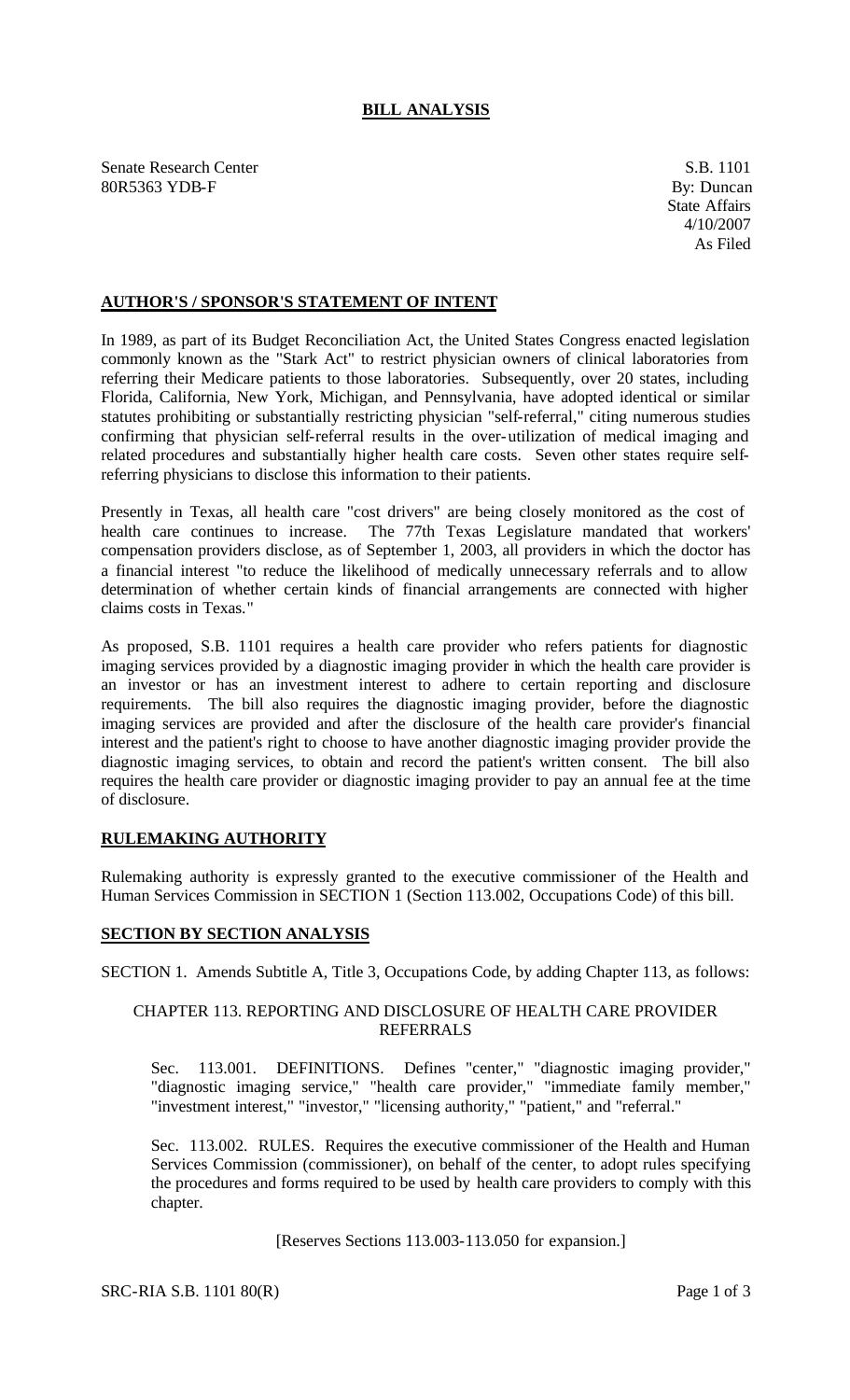### SUBCHAPTER B. REFERRALS

Sec. 113.051. REPORTING AND DISCLOSURE OF REFERRALS. (a) Requires a health care provider who refers a patient for a diagnostic imaging service provided by a diagnostic imaging provider in which the provider is an investor or has an investment interest, to provide the licensing authority with a quarterly report containing the total number of referrals to any diagnostic imaging provider; and all claims data related to those referrals that are required by the center.

(b) Requires a diagnostic imaging provider that performs services for a referring health care provider to report to the center the identity of the referring health care provider, the exact nature of any investment interest the health care provider has in the diagnostic imaging provider, the total number of patients receiving diagnostic imaging services who were referred by the health care provider, and the additional claims data required by the center.

(c) Authorizes the report required under Subsection (b) to be in the form of a bill for services provided by the diagnostic imaging provider in accordance with rules for filing a clean claim adopted by the Texas Department of Insurance (28 TAC 21.2803), as those rules existed on September 1, 2007.

(d) Requires a health care provider making a referral for diagnostic imaging services as described by this section to disclose in writing to the provider's patients the provider's investment interest in the diagnostic imaging provider, advise the provider's patients that the patient may choose to have another diagnostic imaging provider provide the diagnostic imaging services, and obtain and record the patient's written consent after the disclosure and before the diagnostic imaging services are provided.

(e) Requires a report required by this section to be made to the appropriate licensing agency and the center on a form provided to each health care provider by the center.

Sec. 113.052. PUBLIC INFORMATION. Requires information collected under Section 113.051 to be made available to the public.

Sec. 113.053. FEES FOR DISCLOSURE. (a) Requires a health care provider or diagnostic imaging provider to pay to the center a fee in the amount of \$500 at the time of submitting an initial disclosure to the center under Section 113.051, and once each calendar year in which the health care provider or diagnostic imaging provider provides a report to the center.

(b) Requires fees collected under this section to be maintained in a separate account outside the state treasury by the center to be used in the collection and analysis of data collected under this chapter.

[Reserves Sections 113.054-113.100 for expansion.]

#### SUBCHAPTER C. DISCIPLINARY ACTION; PENALTIES

Sec. 113.101. DISCIPLINARY ACTION. Provides that a health care provider's or diagnostic imaging provider's failure to report or disclose information required by this chapter certain is grounds for disciplinary action, including the imposition of an administrative penalty, by the licensing authority that regulates the health care provider or diagnostic imaging provider.

Sec. 113.102. CIVIL PENALTY. (a) Provides that a health care provider or diagnostic imaging provider that violates rules adopted under this chapter is subject to a civil penalty of not more than \$1,000 for each violation.